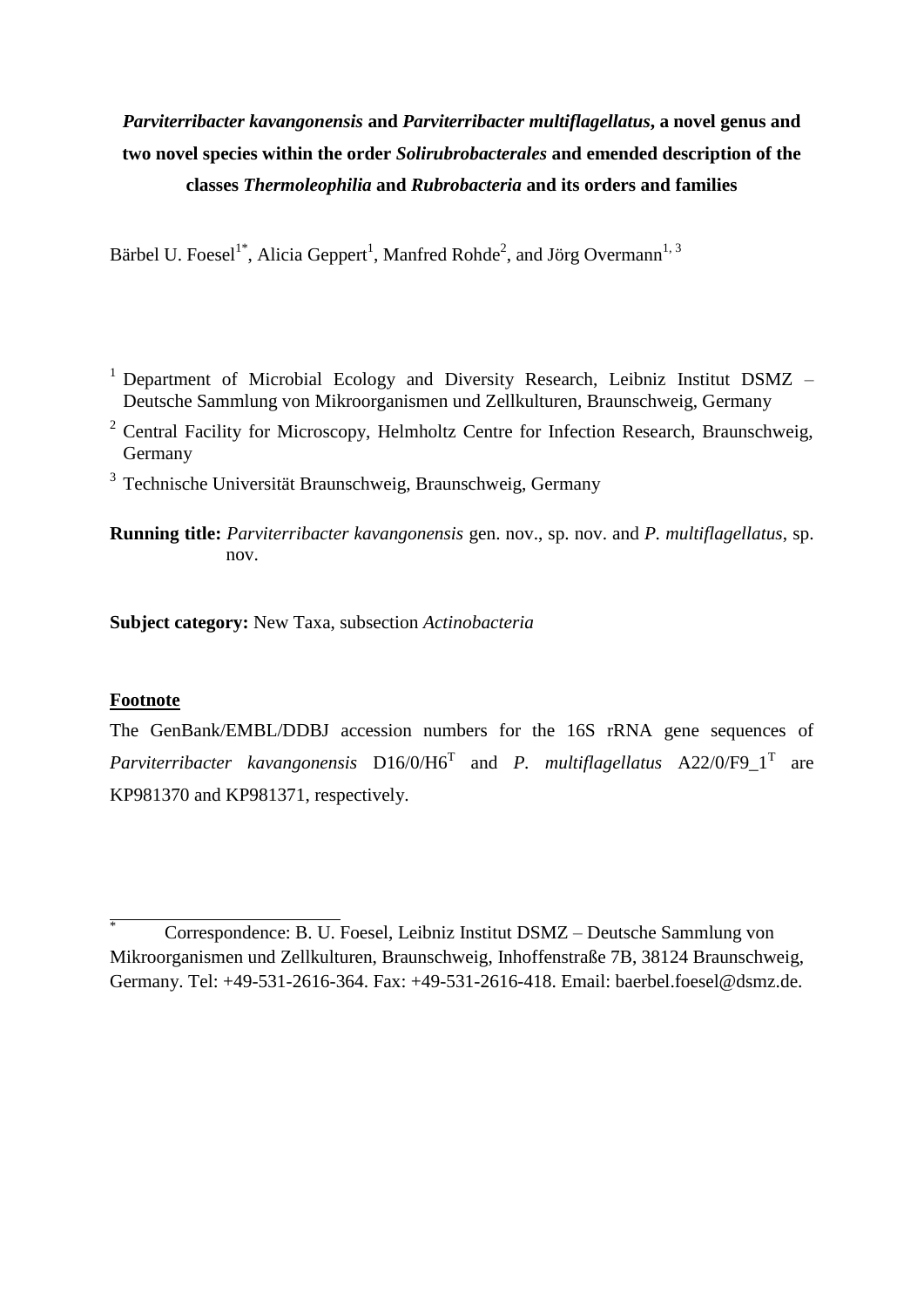#### **Isolation medium SSE/HD1:10 (1 L):**

(see also DSMZ medium 1426; [www.dsmz.de/microorganisms/medium/pdf/DSMZ\\_Medium1426.pdf\)](http://www.dsmz.de/microorganisms/medium/pdf/DSMZ_Medium1426.pdf)

| Peptone                         | 0.50 g                                   |
|---------------------------------|------------------------------------------|
| Yeast extract                   | $0.25$ g                                 |
| Glucose                         | $0.10$ g                                 |
| MES (10 mM final concentration) | $1.95$ g                                 |
| SSE (double concentrated) $a$   | 500 ml                                   |
| Distilled water                 | 500 ml (less the volume of the solutions |
|                                 | added after autoclaving)                 |

Adjust to pH 5.5 and autoclave.

After cooling add the following sterile filtered solutions:

| Trace element solution $SL-10^b$ | $1.0 \text{ ml}$ |
|----------------------------------|------------------|
| Vitamin solution <sup>c</sup>    | $1.0 \text{ ml}$ |

# **<sup>a</sup>SSE (Soil Solution Equivalent) after Angle** *et al.* **(1991) - double concentrated:**

| $CaCl2$ x $2H2O$                                              | 0.2938 g    |  |  |  |
|---------------------------------------------------------------|-------------|--|--|--|
| NH <sub>4</sub> Cl                                            | $0.1069$ g  |  |  |  |
| $MgCl2$ x 6H <sub>2</sub> O                                   | $0.2036$ g  |  |  |  |
| $(NH_4)_2SO_4$                                                | $0.1983$ g  |  |  |  |
| $MgSO4$ x $7H2O$                                              | $0.7390$ g  |  |  |  |
| $CaSO4$ x $2H2O$                                              | $0.8606$ g  |  |  |  |
| $Ca(NO_3)$ <sub>2</sub> x $4H_2O$                             | $0.2360$ g  |  |  |  |
| NaNO <sub>3</sub>                                             | $0.4240$ g  |  |  |  |
| $KH_2PO_4$ (100 mM solution)                                  | $0.5000$ ml |  |  |  |
| $FeSO4$ x $7H2O$                                              | $0.0111$ g  |  |  |  |
| $K_2SO_4$                                                     | $0.0870$ g  |  |  |  |
| Distilled water                                               | 1000 ml     |  |  |  |
| Stin example to ad use dimeter on extendence and store for fr |             |  |  |  |

Stir over night and use directly or autoclave and store for future use.

# **<sup>b</sup>Trace element solution SL-10 (Tschech & Pfennig, 1984):**

| HCl (25%; 7.7 M)   | 10 <sub>ml</sub>  |
|--------------------|-------------------|
| $FeCl2$ x $4H2O$   | 1.50 <sub>g</sub> |
| $CoCl2$ x $6H2O$   | 190.0 mg          |
| $MnCl2$ x $4H2O$   | $100.0$ mg        |
| ZnCl <sub>2</sub>  | $70.0$ mg         |
| $Na2MoO4$ x $2H2O$ | $36.0$ mg         |
| $NiCl2$ x $6H2O$   | 24.0 mg           |
| $H_3BO_3$          | 6.0 <sub>mg</sub> |
| $CuCl2$ x $2H2O$   | $2.0$ mg          |
| Distilled water    | 990 ml            |
|                    |                   |

First dissolve  $FeCl<sub>2</sub>$  in HCl, then dilute with water, add and dissolve the other salts. Finally make up to 1000 ml.

# **<sup>c</sup>Balch's vitamin mixture (Balch** *et al.***, 1979):**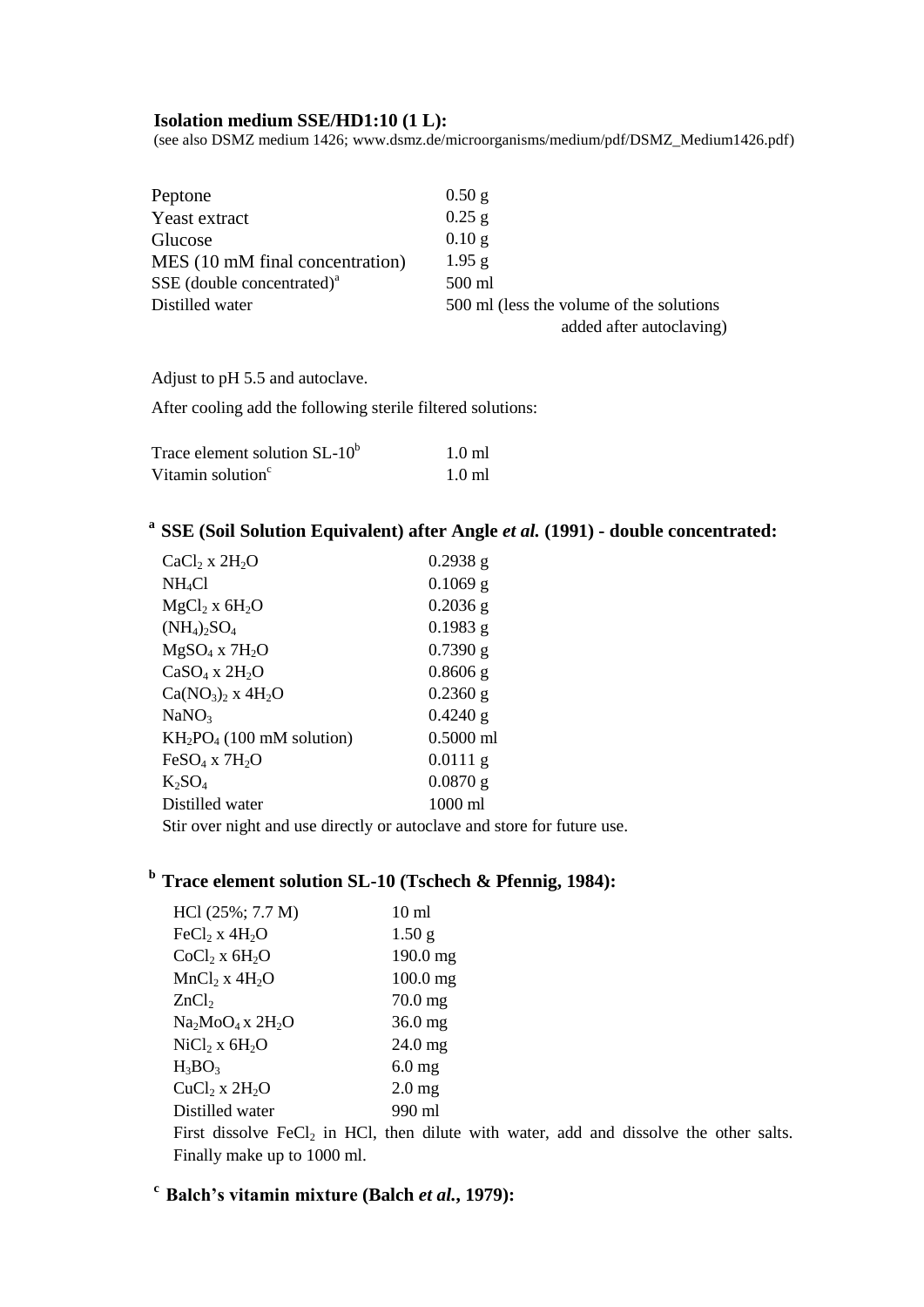| <b>Biotin</b>            | $2 \text{ mg}$  |
|--------------------------|-----------------|
| Folic acid               | $2 \text{ mg}$  |
| Pyridoxine hydrochloride | $10 \text{ mg}$ |
| Thiamine hydrochloride   | $5 \text{ mg}$  |
| Riboflavin               | $5 \text{ mg}$  |
| Nicotinic acid           | $5 \text{ mg}$  |
| DL-Ca-pantothenate       | $5 \text{ mg}$  |
| Vitamin $B_{12}$         | $0.1$ mg        |
| p-Aminobenzoic acid      | $5 \text{ mg}$  |
| Lipoic acid              | $5 \text{ mg}$  |
| Distilled water          | 1000 ml         |
|                          |                 |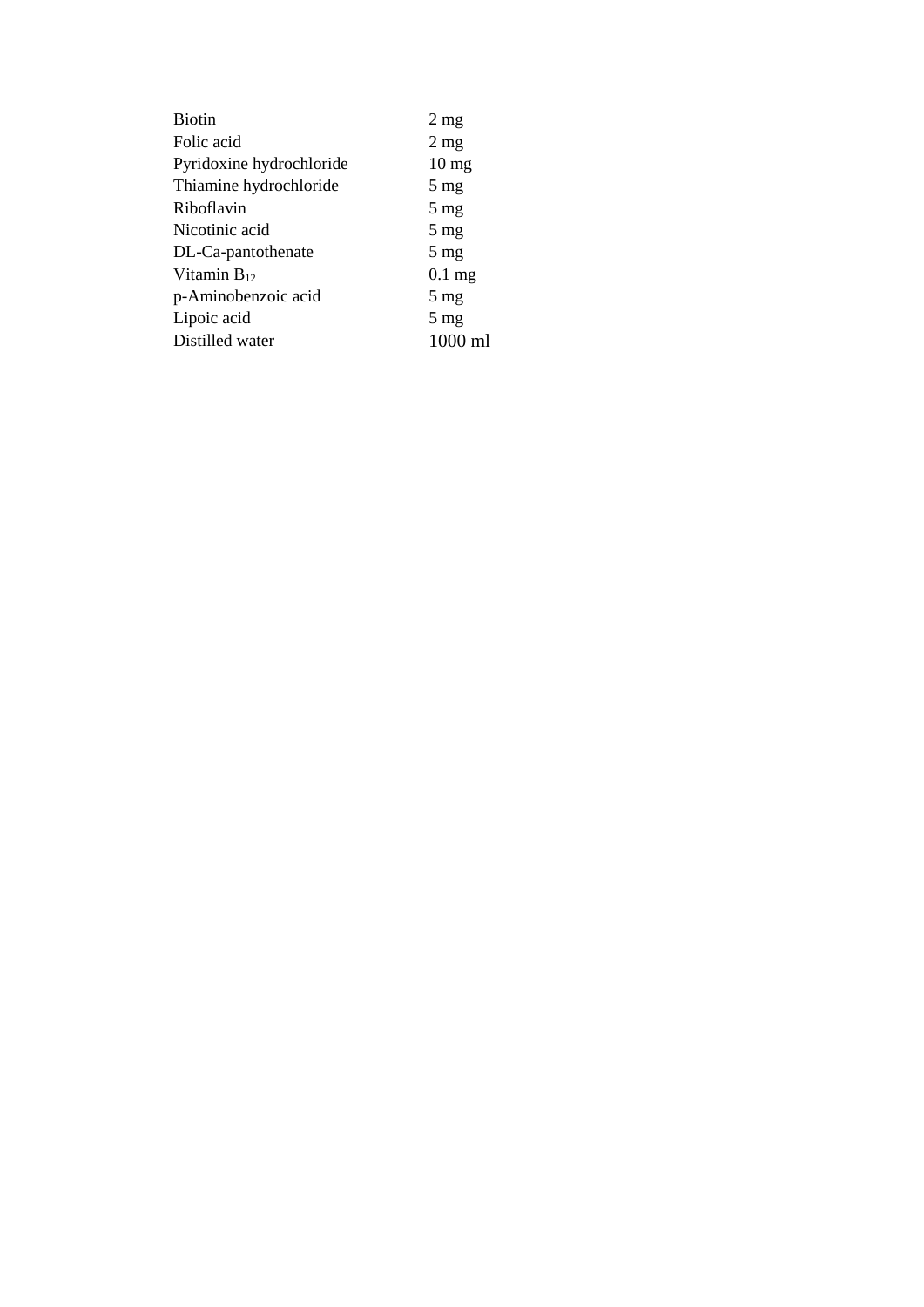**Supplementary Figure 1.** Phylogenetic trees based on almost full-length 16S rRNA gene sequences showing the relationship of strains  $D16/0/H6<sup>T</sup>$  and A22/0/F9\_1<sup>T</sup> to each other and to further related taxa calculated with (a) the neighbor-joining, (b) the maximum-parsimony and (c) the maximum-likelihood algorithm and (d) a consensus tree combining trees a-c. Bootstrap values (expressed as percentages of 1000 replicates) below 100% are indicated at the respective branching points. The following sequences were used as outgroup: *Chloroflexus aggregans* DSM 9485 (CP001337), *Chloroflexus aurantiacus* J-10-fl (D38365) and *Roseiflexus castenholzii* DSM 13941 (CP000804). Bars indicate 10% nucleotide divergence.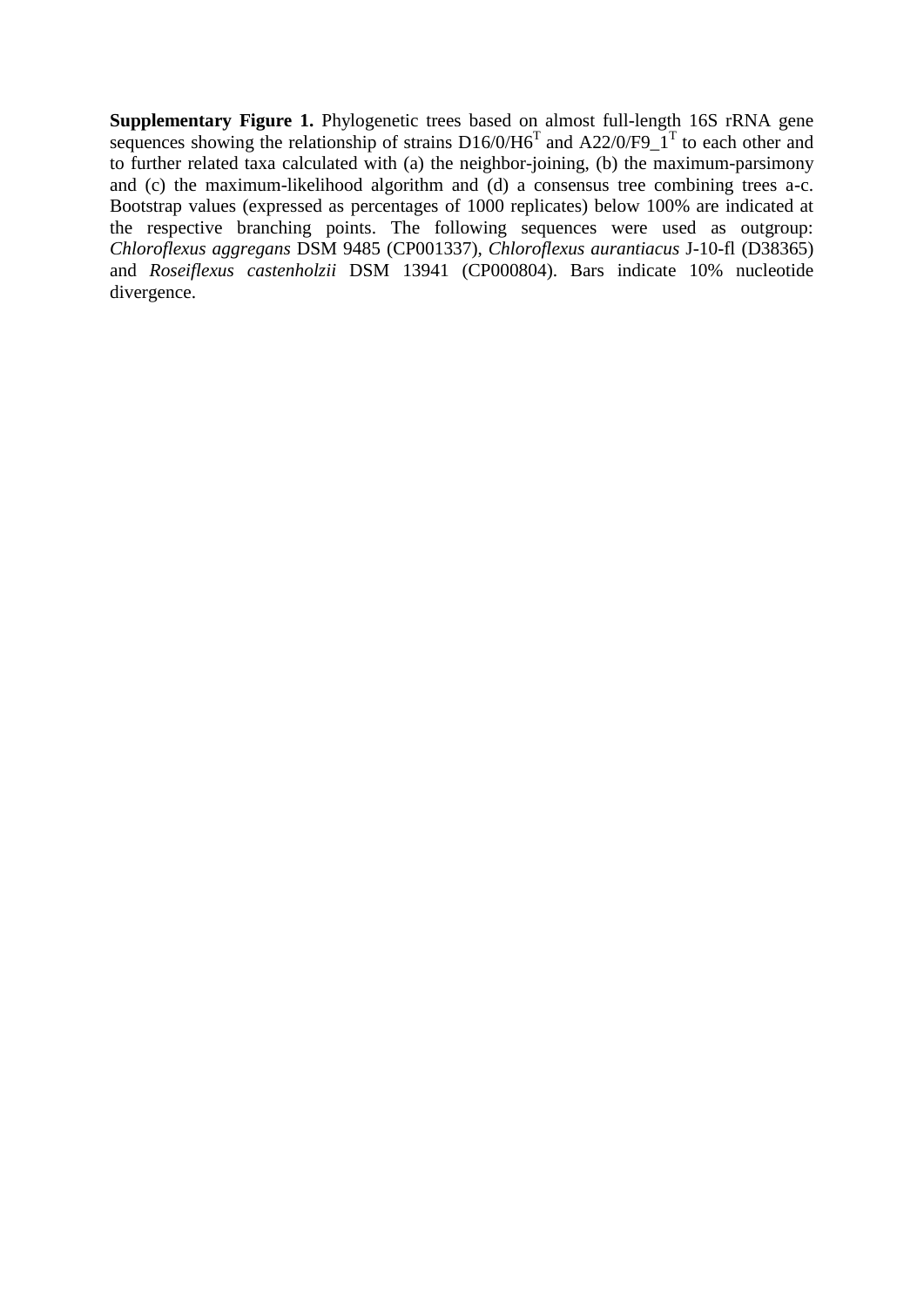

(a)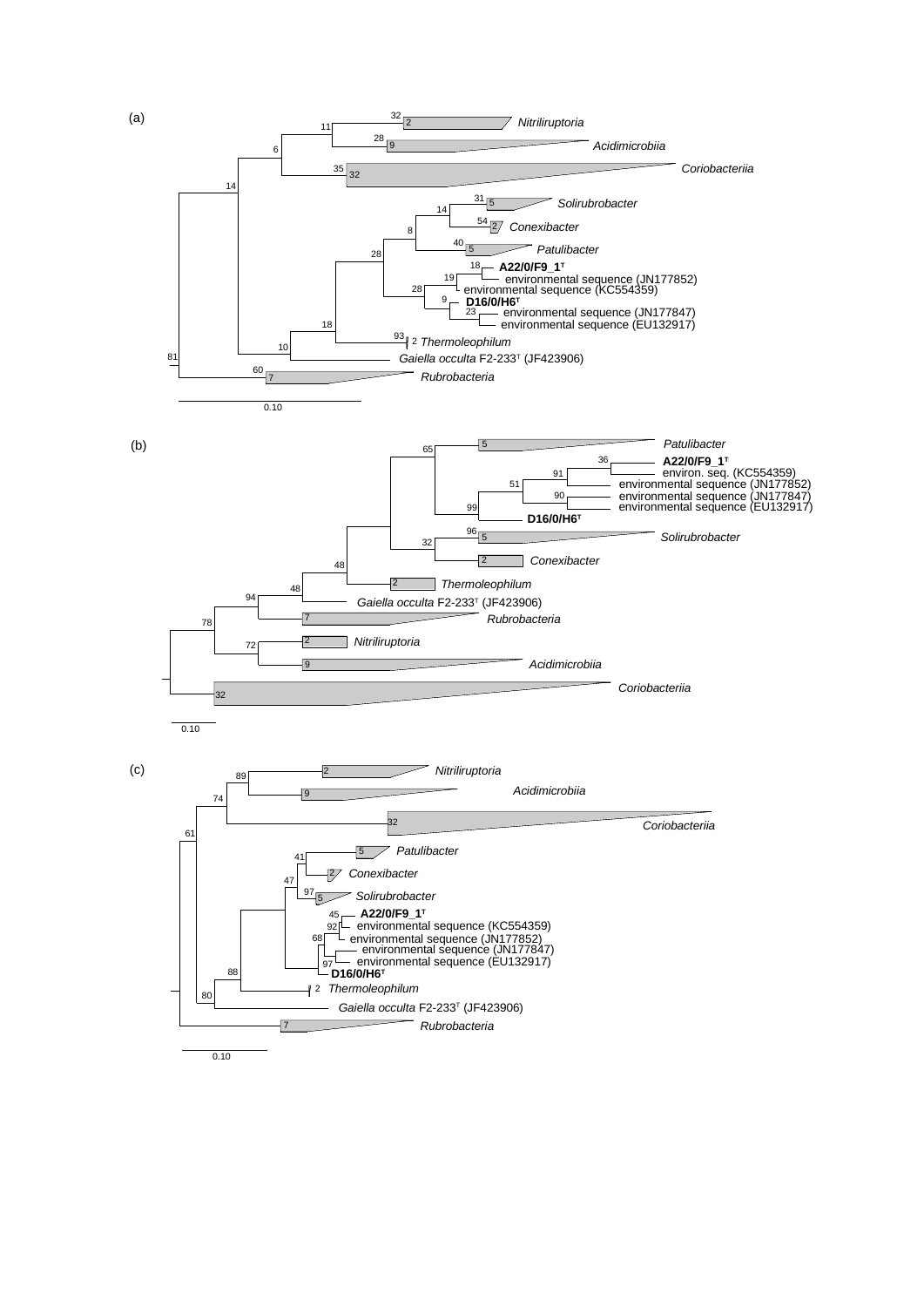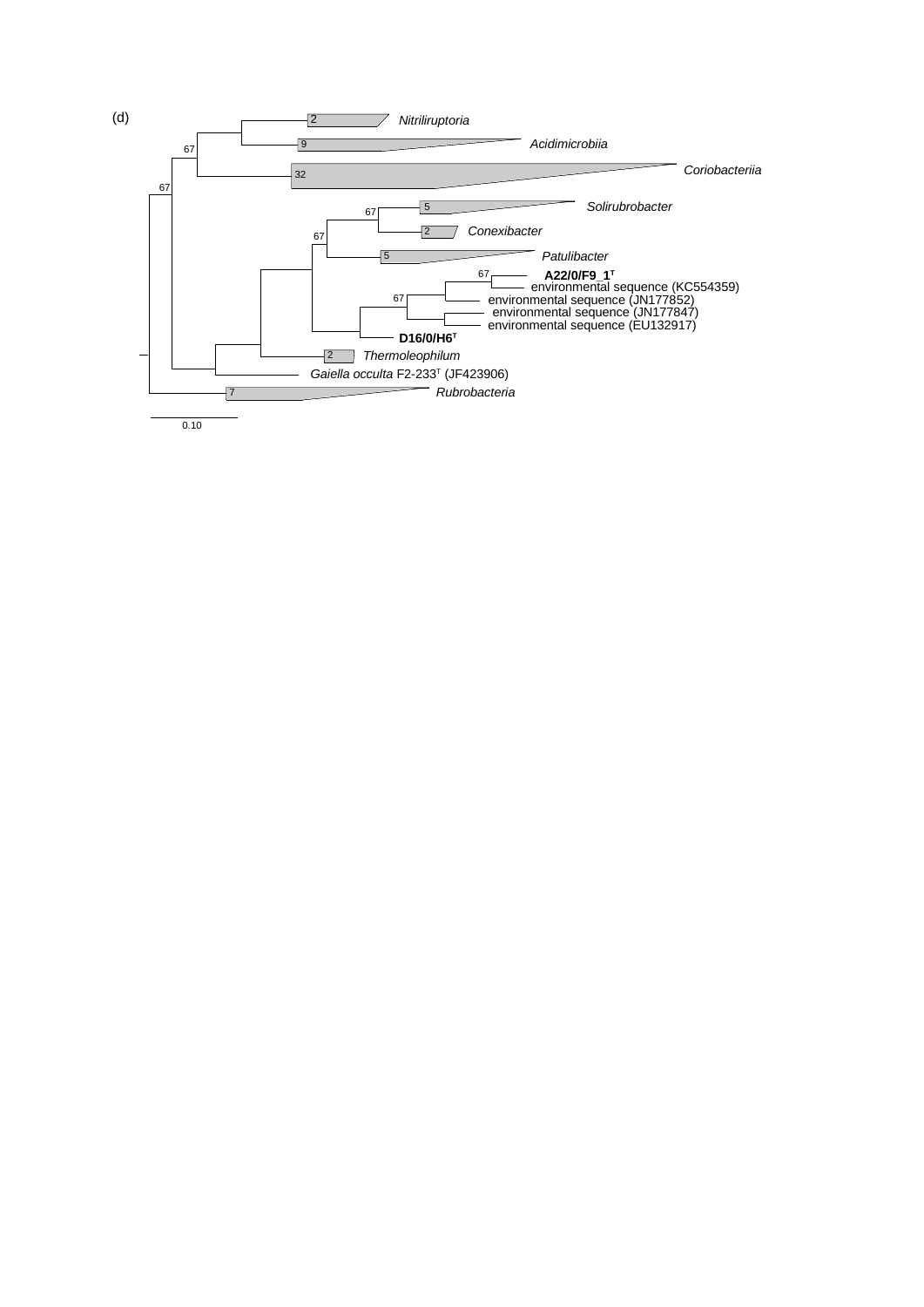### **Supplementary Table 1.**

Full cellular fatty acid profile of strains  $D16/0/H6<sup>T</sup>$  and  $A22/0/F9<sup>T</sup>$ .

Percentages of total fatty acids identified with standard methods of the MIDI System are outlined in the table. Summed features represent two fatty acids that could not be separated by GLC with the MIDI system.

Summed feature 3 contained 16:1 ω7c and/or 15:0 iso 2-OH, feature 4 contained 17:1 iso I and/or 17:1 anteiso B, feature 6 contained 19:1 ω9c and/or 19:1 ω11c, and feature 7 contained 19:0 cyclo ω10c and/or 19:1 ω6c; bold, major components  $\geq 10\%$ ; -, not detected.

| <b>Fatty acid</b>                        | D16/0/H6 <sup>Ta,d</sup> | A22/0/F9_1 <sup>T</sup> |
|------------------------------------------|--------------------------|-------------------------|
| <b>Saturated</b>                         |                          |                         |
| 14:0                                     | 0.25                     | 0.27                    |
| 15:0                                     | 0.33                     | 0.78                    |
| 16:0                                     | 0.47                     | 0.83                    |
| 17:0                                     |                          | 0.40                    |
| 18:0                                     |                          | 0.25                    |
| <b>Unsaturated</b>                       |                          |                         |
| 15:1 ω6c                                 | 0.25                     |                         |
| 17:1 ω6c                                 | 2.86                     | 11.91                   |
| 17:1 ω8c                                 | 3.89                     | 16.03                   |
| 18:1 ω7c                                 |                          | 0.36                    |
| 18:1 ω9c                                 | 9.99                     | 35.11                   |
| 18:3 $\omega$ 6c (6,9,12) <sup>b,d</sup> | 0.27                     |                         |
| Methyl-branched                          |                          |                         |
| 14:0 iso                                 | 1.21                     |                         |
| 15:0 iso                                 | 0.38                     | 0.66                    |
| 15:0 anteiso                             | 0.31                     |                         |
| 16:0 iso                                 | 21.58                    | 11.74                   |
| 16:1 iso H                               | 1.07                     |                         |
| 17:0 iso                                 | 1.66                     | 0.53                    |
| 17:0 anteiso                             | 3.70                     | 0.36                    |
| 17:0 10-methyl                           | 35.97                    | 7.22                    |
| 17:1 iso ω9c                             | 1.65                     |                         |
| 18:0 iso                                 | 3.47                     | 1.26                    |
| 18:0 10-methyl (TBSA)                    | 1.29                     | 0.57                    |
| 18:1 iso H                               | 0.65                     |                         |
| 19:0 10-methyl                           | 0.84                     |                         |
| 20:0 iso                                 | 0.36                     |                         |
| <b>Hydroxy</b>                           |                          |                         |
| 14:0 2-OH                                |                          | 0.30                    |
| 15:0 2-OH                                |                          | 0.48                    |
| 15:0 $3$ -OH $^{c,d}$                    | 0.49                     |                         |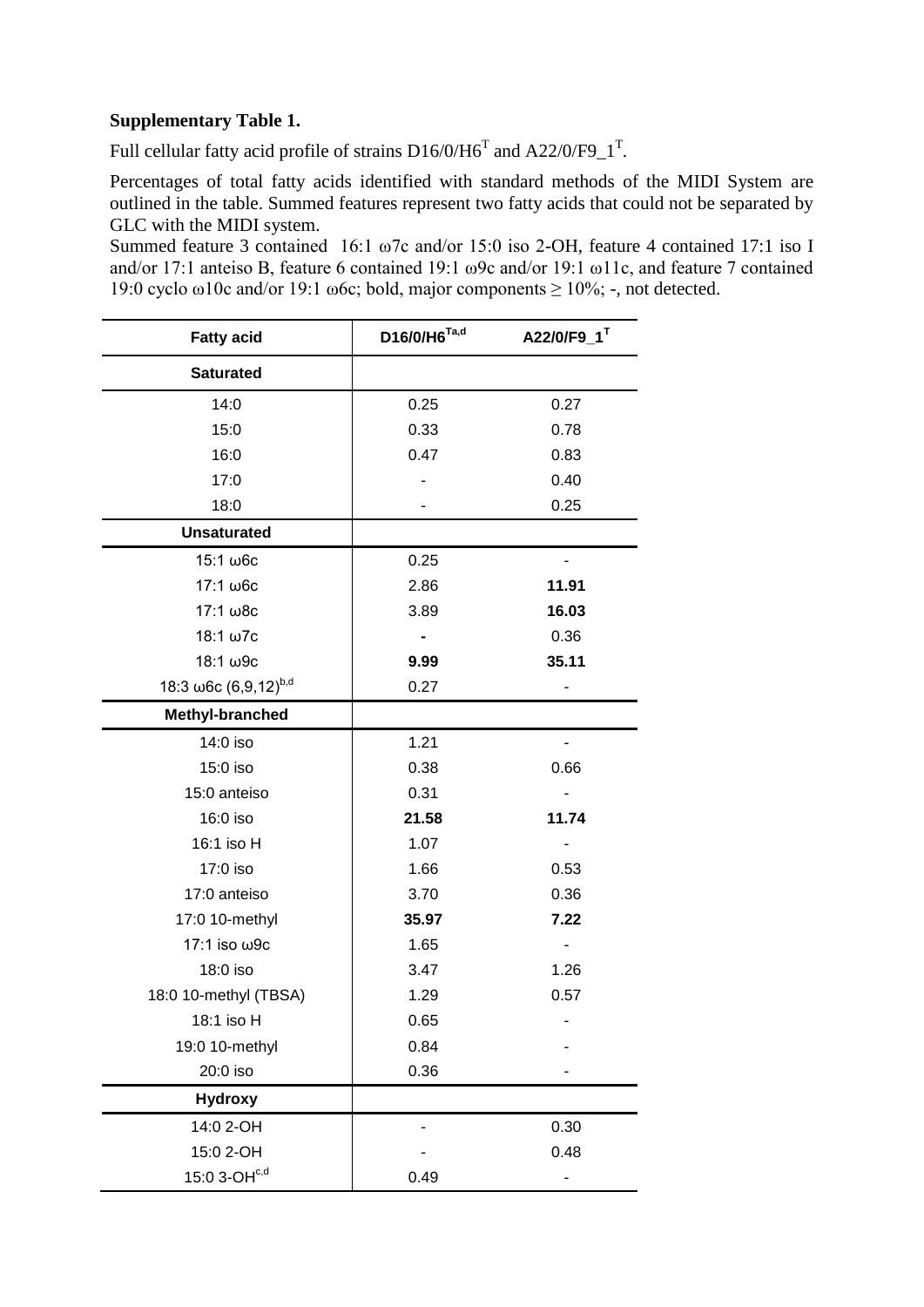| <b>Summed Feature</b> |      |      |
|-----------------------|------|------|
| 3                     | 3.86 | 2.31 |
|                       | 0.49 | -    |
| 6                     | 2.46 | 8.62 |
|                       | 0.26 | -    |

<sup>a</sup> Contains further, not identified minor peaks at ECLs 16.049, 16.084 and 18.017 that can be interpreted as  $iso-C_{16:0}$  10-methyl,  $C_{17:0}$  alcohol and  $C_{19:0}$  alcohol, respectively (Albuquerque *et al.*, 2011; Carreto *et al.*, 1996).

- <sup>b</sup> Potential erroneous interpretation by the MIDI System, might rather be  $C_{18:0}$  alcohol (Albuquerque *et al.*, 2014; Carreto *et al.*, 1996).
- <sup>c</sup> Potential erroneous interpretation by the MIDI system, might rather be  $C_{16:0}$  12-methyl (Albuquerque *et al.*, 2014; Carreto *et al.*, 1996).

<sup>d</sup> Verification of doubtful peaks would require further analysis via GC-MS. However, for most of these minor components this is not feasible as their low concentration would not allow for analyzable mass spectra.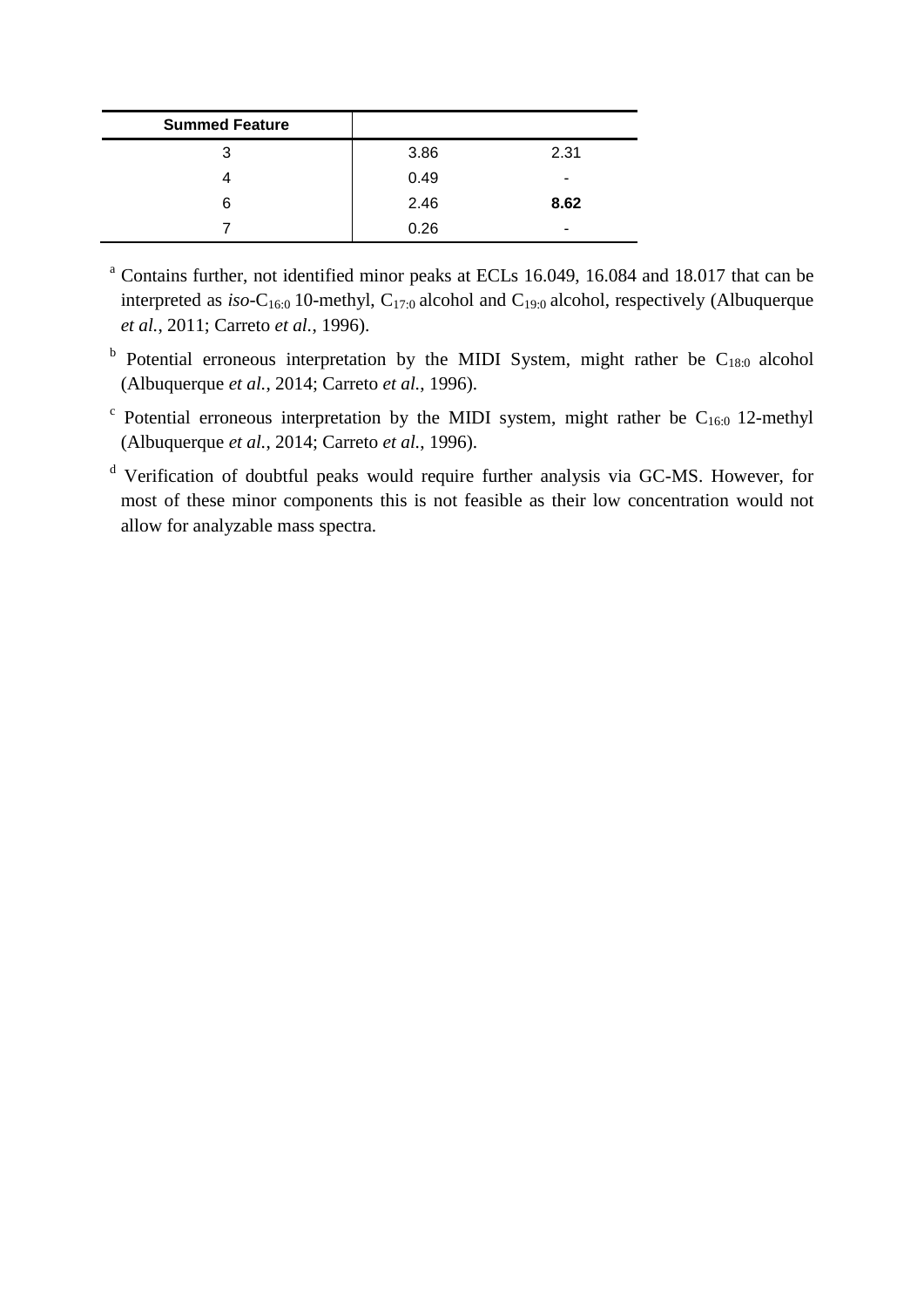## **Supplementary Table 2.**

Substrate range of strains  $D16/0/H6^T$  and  $A22/0/F9\_1^T$ .

Both strains grew on glucose, butyrate, protocatechuate, pyruvate, succinate, casamino acids, casein hydrolysate, peptone, and yeast extract. Substrates tested but not utilized are given in the respective species descriptions.

| <b>Carbon source</b> | $D16/0/H6$ <sup>T</sup> | A22/0/F9_1 <sup>T</sup> |
|----------------------|-------------------------|-------------------------|
| Cellobiose           |                         | ÷                       |
| Mannose              | +                       |                         |
| N-acetyl-glucosamine |                         | ÷                       |
| Adonitol             |                         | ÷                       |
| Lyxitol              | +                       |                         |
| Aspartate            | ÷                       |                         |
| Glutamate            |                         | ÷                       |
| Lysine               | +                       |                         |
| Hydroxy-Proline      | ÷                       |                         |
| Acetate              | $\ddot{}$               |                         |
| β-Hydroxybutyrate    | ÷                       |                         |
| Isobutyrate          |                         | ÷                       |
| Caproate             |                         | ÷                       |
| Caprylate            |                         | ÷                       |
| Crotonate            |                         | ÷                       |
| Gluconate            |                         | $\ddot{}$               |
| Heptanoate           |                         | ÷                       |
| Laevulinate          |                         | ÷.                      |
| Propionate           | ٠                       |                         |
| Glycerol             |                         | ÷                       |
| <b>Starch</b>        |                         | ÷                       |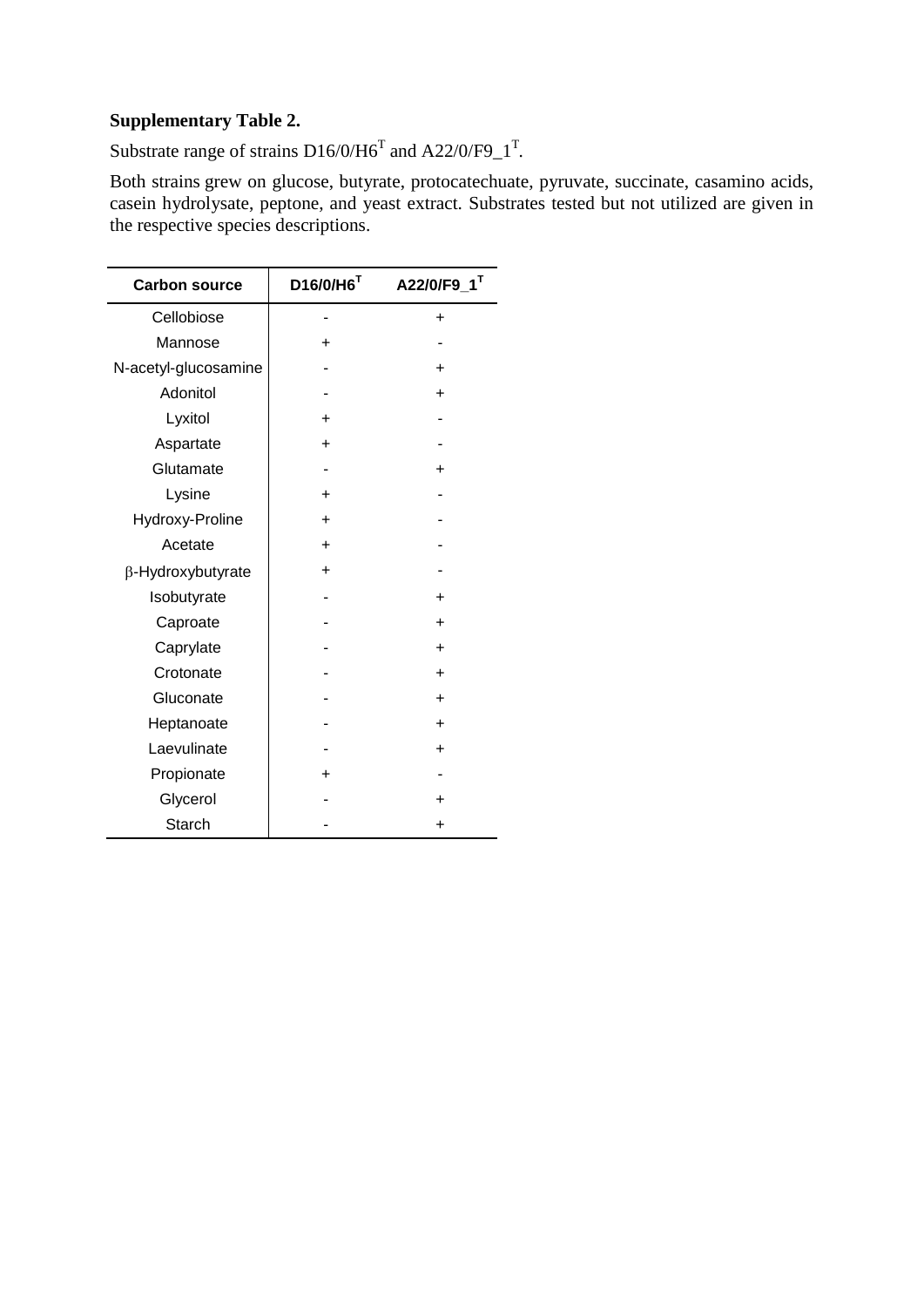### **Supplementary Table 3.**

Enzyme activities of strains  $D16/0/H6<sup>T</sup>$  and A22/0/F9\_1<sup>T</sup> and species from related taxa as determined by the API ZYM test system (Biomérieux).

Strains/families: 1, D16/0/H6<sup>T</sup>; 2, A22/0/F9\_1<sup>T</sup>; 3, *Solirubrobacteraceae*, comprising summarized features of *Solirubrobacter pauli* B33D1<sup>T</sup> (Singleton *et al.*, 2003), *S. soli* Gsoil 355<sup>T</sup> (Kim *et al.*, 2007), *S. ginsenosidimutans* BXN5-15<sup>T</sup> (An *et al.*, 2011), *S. phytolaccae* GTGR-8 T (Wei *et al.*, 2014), *S. taibaiensis* GTJR-20<sup>T</sup> (Zhang *et al.*, 2014); **4**, *Conexibacteracae*, including *Conexibacter woesei* ID131577<sup>T</sup> (Monciardini *et al.*, 2003), *C. arvalis* KV-962 T (Seki *et al.*, 2012); **5**, *Patulibacteraceae*, including *Bactoderma rosea* (Tepper & Korshunova, 1973), *Patulibacter minatonensis* KV-614<sup>T</sup> (Takahashi *et al.*, 2006), *P. americanus* CP1777-2 T (Reddy & Garcia-Pichel, 2009), *P. ginsengiterrae* P4-5 T (Kim *et al.*, 2012), *P. medicamentivorans* I11<sup>T</sup> (Almeida *et al.*, 2013); **6**, *Thermoleophilacae*, including *Thermoleophilum album* HS-5 T (Zarilla & Perry, 1984), *T. minutum* YS-4 T (Zarilla & Perry, 1986); **7**, *Gaiellaceae*, including *Gaiella occulta* F2-233<sup>T</sup> (Albuquerque *et al.*, 2011); **8**, *Rubrobacteraceae*, including *Rubrobacter radiotolerans* IAM 12072<sup>T</sup>(Suzuki *et al.*, 1988), *R. xylanophilus* PRD-1 T (Carreto *et al.*, 1996), *R. taiwanensis* LS-293<sup>T</sup> (Chen *et al.*, 2004), *R. bracarensis* VF70612\_S1<sup>T</sup> (Jurado *et al.*, 2012), *R. aplysinae* RV113<sup>T</sup> (Kämpfer *et al.*, 2014), *R. calidifluminis* RG-1<sup>T</sup> and *R. naiadicus* RG-3 T (Albuquerque *et al.*, 2014).

+, positive; -, negative; (+), weak enzyme activity detected; ND, no data.

When characteristics differ among strains, numbers in brackets give the number of strains showing the respective feature (first number) compared to the number of all strains considered (second number).